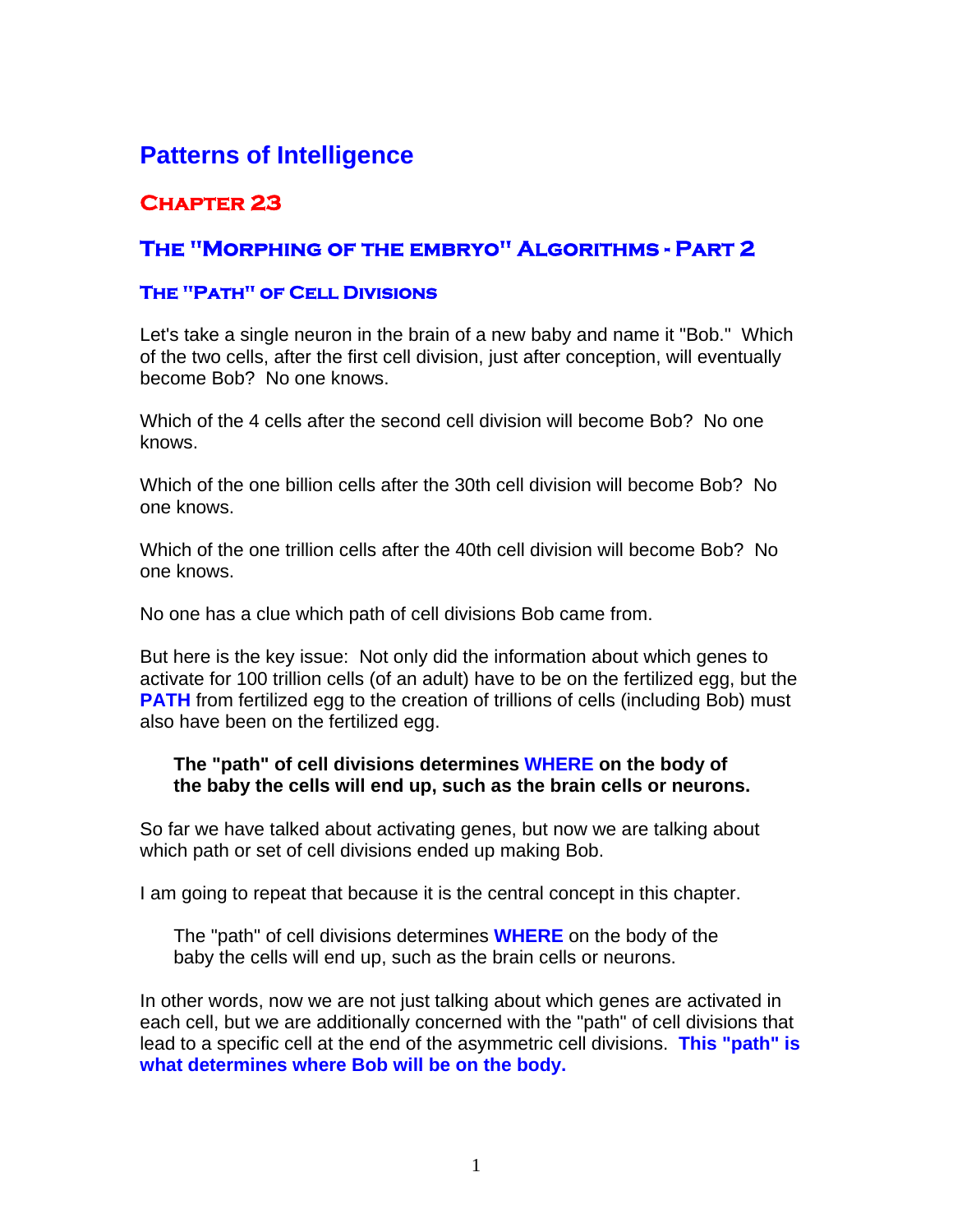This "path," for each completed cell, is also something that must be part of the information on the fertilized egg.

For example, what if Bob, a neuron, ended up on the left big toe toenail? Bob would be useless both as a brain cell and as a toenail cell.

The "path" information for Bob also needs to be on the fertilized egg.

Each cell must end up in the right location at the right time, meaning it must follow a very specific "path" during the cell divisions.

The "path" issue can teach us many things about the morphing of the embryo.

Let us name the cell (after the 10th cell division) that will become Bob: Bobby.

So Bobby existed after the 10th cell division but Bobby was still in the "asymmetric cell division" of the morphing baby and is not yet Bob (i.e. Bob will descend from Bobby, and will **NOT** descend from any other cell which existed after the 10th cell division).

Was Bobby a pure neuron cell at this point?? **Absolutely not.** Bobby would probably become multiple neuron cells, multiple glial cells, possibly multiple blood cell wall cells and perhaps even some skull cells, etc. Bob is just one of many different **types of cells** that will descend from Bobby.

**So which genes are activated in Bobby??** This is a very critical question, but obviously, no one has a clue. But this much we do know, the list of activated genes for Bobby must be on the DNA of the fertilized egg, according to the theory of evolution!!

Bobby will eventually become many brain cells, many glial cells, many blood cell wall cells, possibly skull cells, etc.

**So let me ask again: which genes are activated in Bobby?** No one has a clue. That would be a good test question for a PhD student, but they would have no clue what the answer was!!

Where on Bobby's DNA (after the 10th cell division) is the information about which genes will be activated when Bob is created by an asymmetric cell division in the 44th cell division? No one has a clue. The genes activated on Bobby will definitely not be the same activated genes as a neuron because **Bobby will become many different kinds of cells**.

We also don't know in which cell division Bobby's descendant cells will first become pure neuron cells with only the neuron genes activated.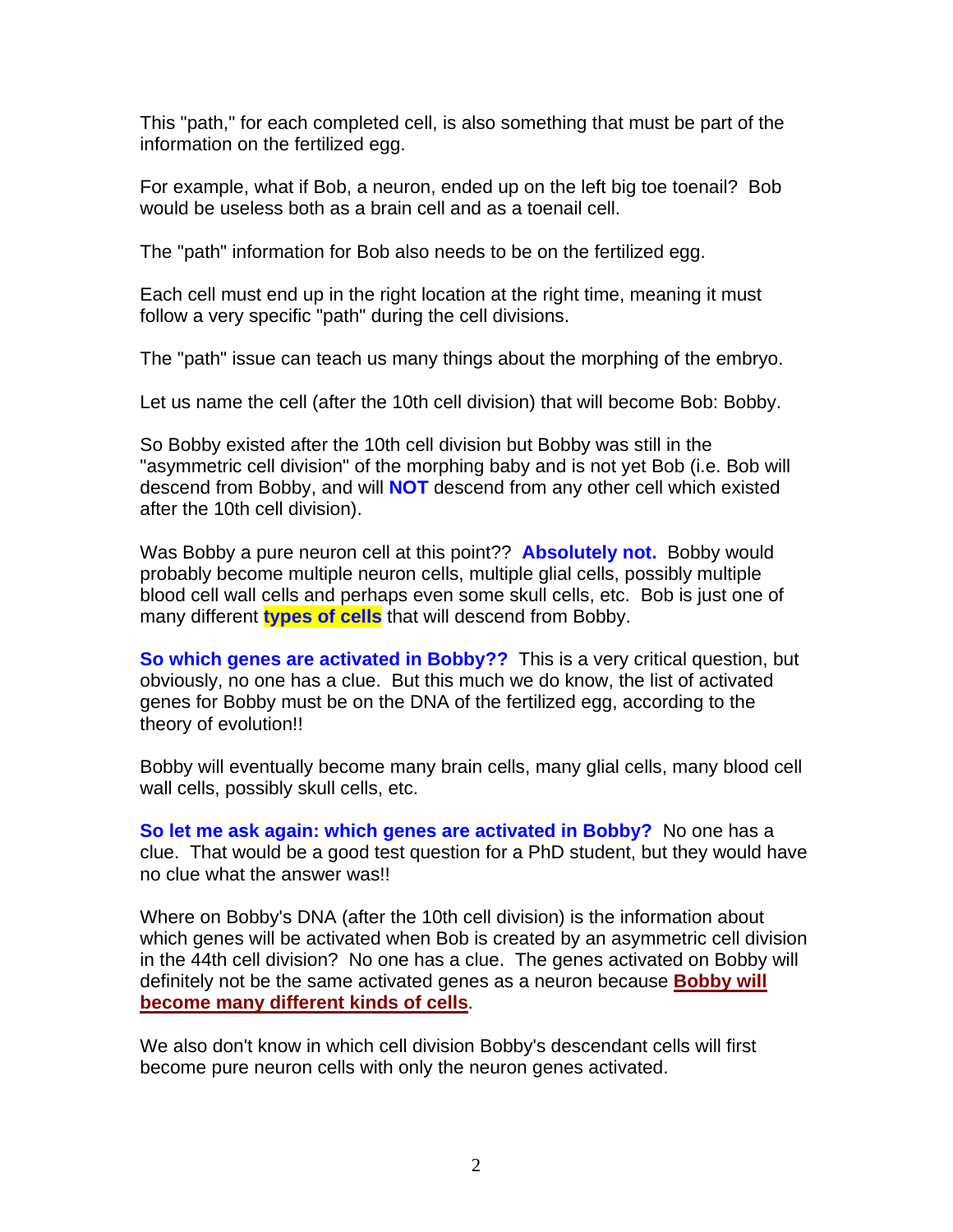We could ask this same question about the 9 cells that preceded the creation of Bobby in the 10th layer of cell divisions. Which genes did they have activated??

For example, after 5 layers of cell divisions there are 32 cells in the fetus. One of these 32 cells will become Bobby and eventually Bob.

Let us call this cell in the 5th cell division layer: Jim.

Jim would become not only Bobby, but likely skin cells and hair cells. **Literally 1/32nd of all cells in the body will descend from Jim, i**ncluding Bobby and Bob.

So which genes are activated in Jim? Obviously no one has a clue.

The **fertilized egg** not only had to have the information about which genes would be activated on Bob, but it also had to have the information about which genes to activate **for 16 trillion other cells**!! That was my point in the prior chapter. How can a single fertilized egg have information about which genes to activate for 16 trillion cells for a baby and 100 trillion cells for the adult??

But that is not all of the information the fertilized egg needs.

**The fertilized egg also has to have the "path" information** for creating all of the cells and it had to know which genes needed to be activated **on the path** during the creation of all of these cells. This includes the information about which genes would be activated for Jim, Bobby, Bob and many trillions of other cells.

Now we understand that the DNA of the fertilized egg not only had to have the gene activation information for the completed 16 trillion cells, but also for every **intermediate cell**, many of which will ultimately lead to many different types of cells which end up in specific locations (i.e. a specific path).

How many cells existed during the morphing of the embryo and in the newborn baby?? In other words, if we include EVERY CELL, even the temporary, intermediate cells such as Jim and Bobby, how many cells need information about which genes to activate??

The answer is **35 trillion cells**, and that is only the number of cells up to, and including, the newborn baby.

Let us define a "hybrid cell" as a cell which is created during the morphing of the embryo, but it is not a "finished cell."

Jim (5th layer of cell divisions) and Bobby (10th layer of cell divisions) were hybrid cells.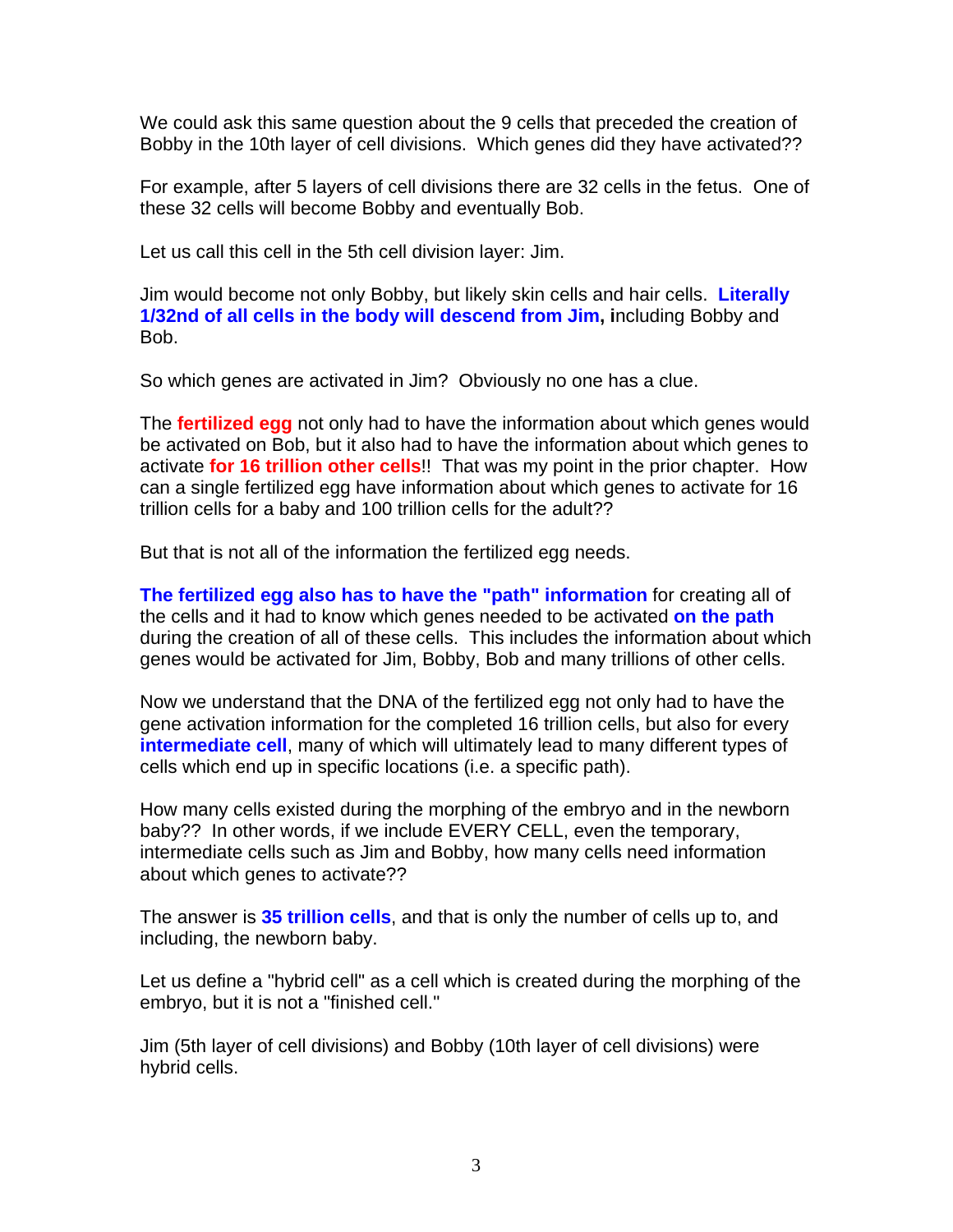While almost half of all cells have very specific genes activated (such as Bob, which is a finished cell), many of these cells (such as Jim and Bobby, which are **hybrid cells**) would lead to the creation of multiple types of cells. Which genes do these roughly **19 trillion hybrid cells** have activated??

The DNA of the fertilized egg must have the information about which genes were activated in these strange, **hybrid cells**!!!

Are you beginning to comprehend the total absurdity of the theory of evolution? There is no way that a single fertilized egg can contain the information of what is going on inside of **35 trillion cells, most of which are hybrid cells,** just to create a newborn baby!!

**The theory of evolution has no answer to these issues. There is simply not enough information on a DNA strand to contain a list of all of the genes that will be activated or deactivated, at just the right time, in just the right path, during the morphing of 16 trillion or 100 trillion cells, plus all of the path information and gene activation information needed by the hybrid cells!!** 

One explanation of evolutionists is that a cell expresses genes based on the genes which are expressed in surrounding cells. This is as naive as saying that a jet airplane can fly because the plane itself observes that nearby planes can fly.

Gene expression happens inside the cell. Cells don't have eyes and cells don't have radar. They only have what is inside of them.

Do the math, **each nucleotide on the DNA of the fertilized egg must have the information about activating and deactivating 225,800,000 genes!!!** 

Multiple 35 trillion cells by 20,000 genes and then divide this answer by 3.1 billion nucleotides on the fertilized egg.

#### **More About Genes**

The genes on the DNA are like a switch which is initially "turned off." Something must turn each gene on or off so that it can be used to create proteins or not be used to create proteins. This is not a simple process.

Terms for "gene expression" (i.e. the determination of which genes will be turned on) include: zinc finger, kinase cascade, morphogenesis, DNA methylation, glucocorticoids, leucine zipper (bzip)), etc. These terms, and others, are used to describe the process of turning genes on or off.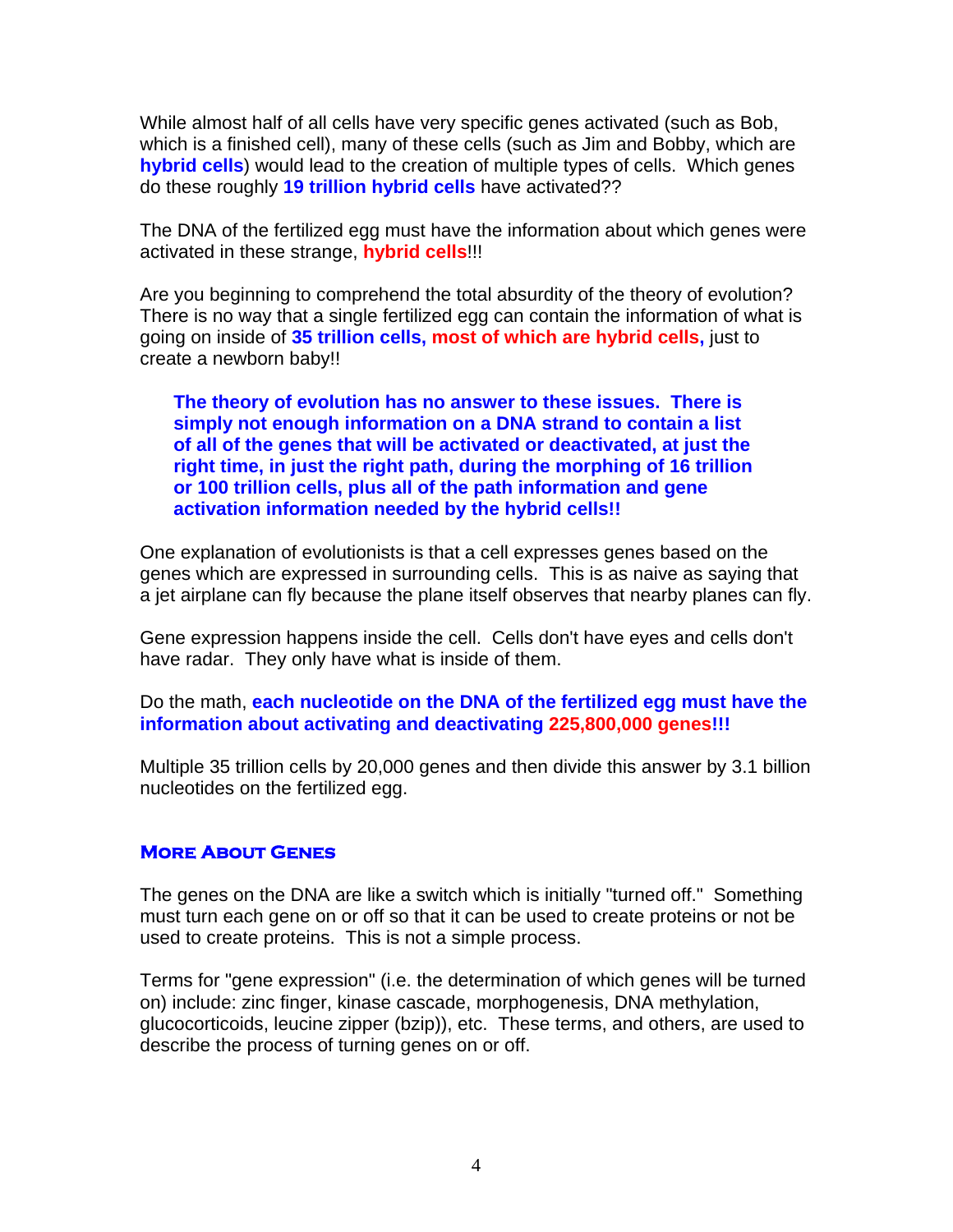If a gene is turned "on" (which is commonly called "activated") then it can be used to create proteins.

The process of creating a protein from a DNA strand, if the gene is turned "on," is also very complex. It is called "DNA transcription." It involves terms that are almost equally complex, such as taking a string of nucleotides, including exons, introns and transcription stop sites, then splicing this section of DNA into pure exons, translation, post-translational modification, creating proteins, etc.

These are the very simplified versions of both processes. People write books and get PhDs for studying these kinds of things!!

I want to emphasize: within a cell the activation of a gene is a very complex, multi-step process. Something other than the genes must trigger this multi-step process with the information it needs to activate the correct set of genes for that cell (e.g. a bone cell versus a hair cell), because every cell has identical DNA.

That "information" is assumed to come from the "dark DNA" in the cells and must pass through the 100 trillion cell divisions to create an adult.

But the "Dark DNA" section of DNA is simply not large enough to contain this much information because the entire DNA of the fertilized egg does not have enough information to control that much information.

It gets worse.

#### **Other Morphing Issues**

The issue of which genes are turned on is only part of the problem for the "Dark DNA" or whatever controls gene activation. Let us talk more about the "location" issue, or "path" issue, which was previously introduced.

In addition to the activation of genes, information needs to be passed through the trillions of cell divisions to make sure each cell is in the correct location when it becomes a "finished" cell.

The location issue is very interesting. For example, consider the bloodstream. It is integrated throughout the body, including inside the brain. The cell walls in the bloodstream consist of specialized cells which create the arterial system and the venous system.

The size and shape of the arterial system and venous system must be constantly changing as the fetus morphs!! This information, which is a constantly changing "location" issue, must be built into the "dark DNA" section of DNA if evolution were true.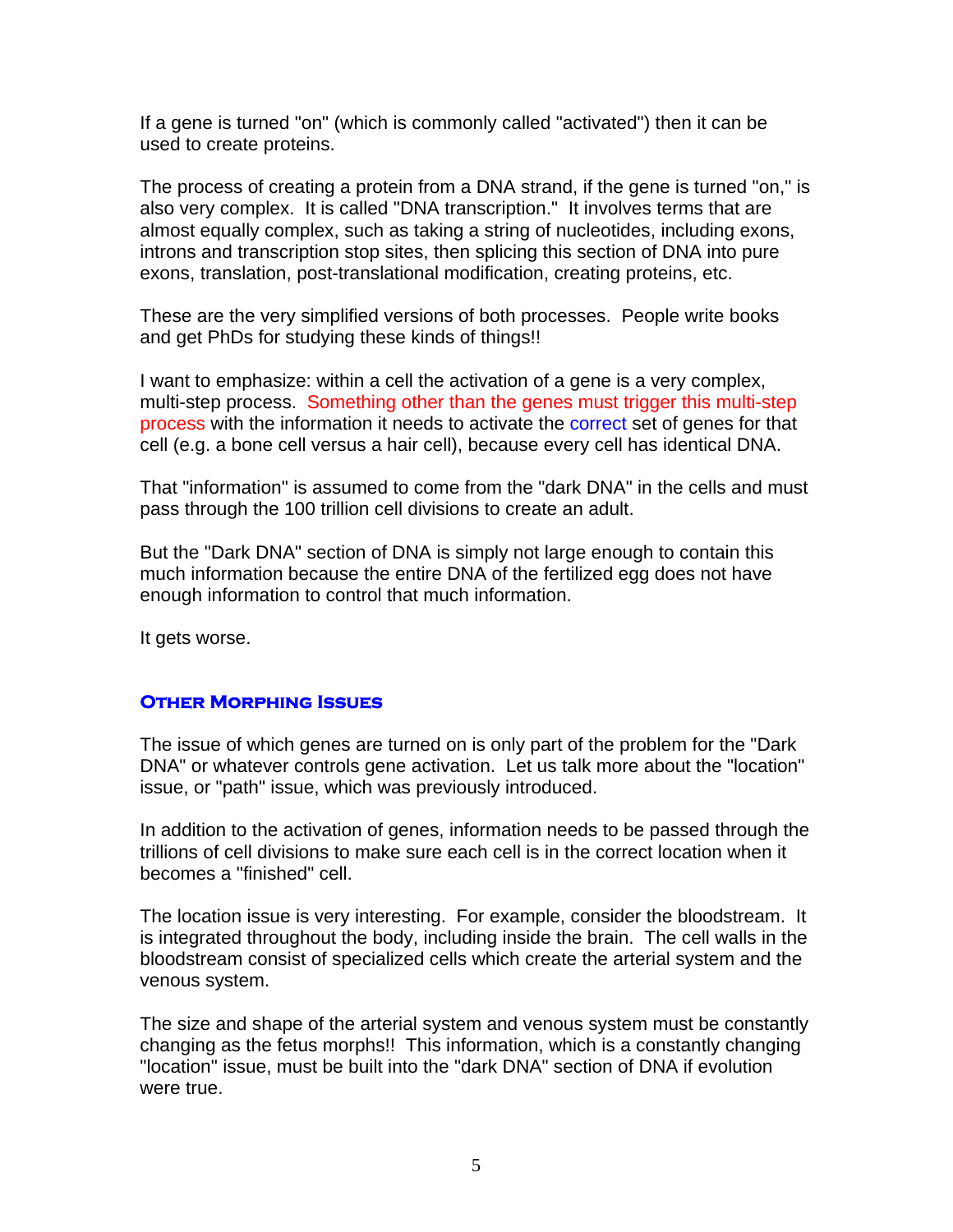How are these cells placed in just the right place at just the right time during the morphing of the embryo? How does the developing fetus get oxygen prior to the blood flowing? The answers to these problems must be on the fertilized egg.

For example, how does the circulatory system constantly change as the fetus morphs and grows?

In other words, there are far more issues to be dealt with other than just activating genes. The location of each cell (relative to other cells), at each stage of development, and the timing of each cell being placed and the constant morphing of the entire bloodstream (as the fetus morphs), etc. is all information that must be on the fertilized egg according to atheists!!

But both the location and timing issues (such as cells being attached to each other) **apply at each step** during the entire morphing of the fetus and the "answers" are constantly changing as the baby morphs!!

The bloodstream, for example, is so sophisticated that every cell in the body must "touch" the arterial system and venous system in order to get oxygen into the cell and flush waste out of the cell - **even during the morphing of the embryo!!**

This information is far, far beyond knowing which genes to activate on a cell. This information includes the location of each cell **relative to other cells, and the way cells are attached to each other,** at all times including during the morphing of the embryo.

In fact, the genes themselves are part of the morphing of the embryo algorithm as they are the patterns that are used to build the protein structures. Thus, even part of the 3% of DNA that scientists understand is part of the morphing of the embryo algorithm (or at least the genes are accessed by the morphing of the embryo algorithm).

Let's dig deeper into the massive timing issues. The bloodstream must be completely "enclosed" before the blood and the red blood cells start to circulate. The fetus would bleed to death if the circulatory system was not completely enclosed when the blood started flowing. And this is true every minute that the baby is morphing.

The nervous system, including the brain and spinal cord, and nerves throughout most of the body, is far more complicated than the circulatory system. The brain and nervous system communicates with every part of the body.

I have a book on the atlas of the body. It is a huge book consisting of 416 pages of descriptions and very large illustrations.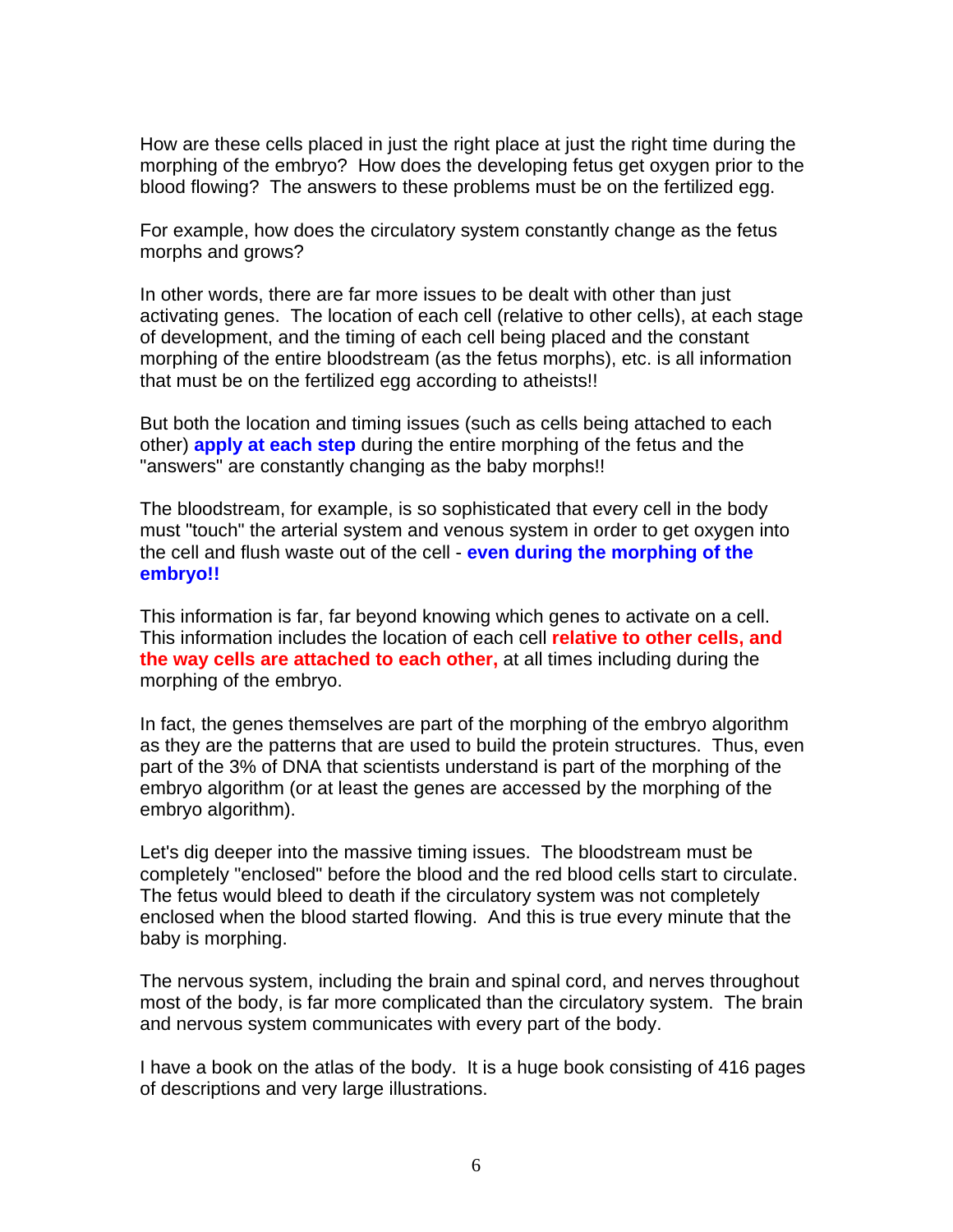When looking at the pages one wonders how a single fertilized egg can have the information needed to create all of this complexity from a single cell!!

In addition, I suspect that every cell (except red blood cells) needs to attach to multiple other cells. The cell attachments need to constantly change as the baby morphs. Perhaps this is one reason why red blood cells don't need a copy of DNA - because they don't attach to any other cells.

Where did the red blood cells come from and how did their DNA get stripped out? This information had to be on the DNA of the fertilized egg.

In order for a cell to attach to other cells, each cell must contain "protein" coats (which are shoved from inside the cell to the outside of the cell) which will allow the cell to "attach" to other cells.

This protein coat is constantly changing as the morphing of the embryo is going on. Given a specific cell, as the fetus morphs, the cells to which this cell will attach are constantly changing as more cells are inserted into the body from within by cell divisions.

And all of the "intelligence" (i.e. information) to control the type of cells that are made (i.e. which genes are activated) and the location of each cell and the timing of when these cells are "completed" and how the cells are attached to each other during the morphing of the embryo, and how the bloodstream feeds food and oxygen to these cells at all times, and removes waste from each cell, etc. etc., for about 16 trillion cells; including the complexities introduced by the morphing of the embryo itself; has to be pre-programmed into the 3.1 billion "Dark DNA" section of the single fertilized egg which is base 4.

#### **I don't think so!!!!!!**

This seems as insane as claiming a toy plastic robot, made by a 2 year old child, could be twisted and morphed until it became a fleet of jumbo jets which could fly around the world in formation without pilots!!

Not only will no human ever be able to comprehend how all of this takes place, it is mathematically insane that that much information could be stored on 3.1 or 3.2 billion nucleotides in base 4 (i.e. A, C, G, T) in the "Dark DNA"!!

While it is true that with God all things are possible, this still seems to humans to be mathematically impossible!!

#### **The Paradox of "Dark DNA"**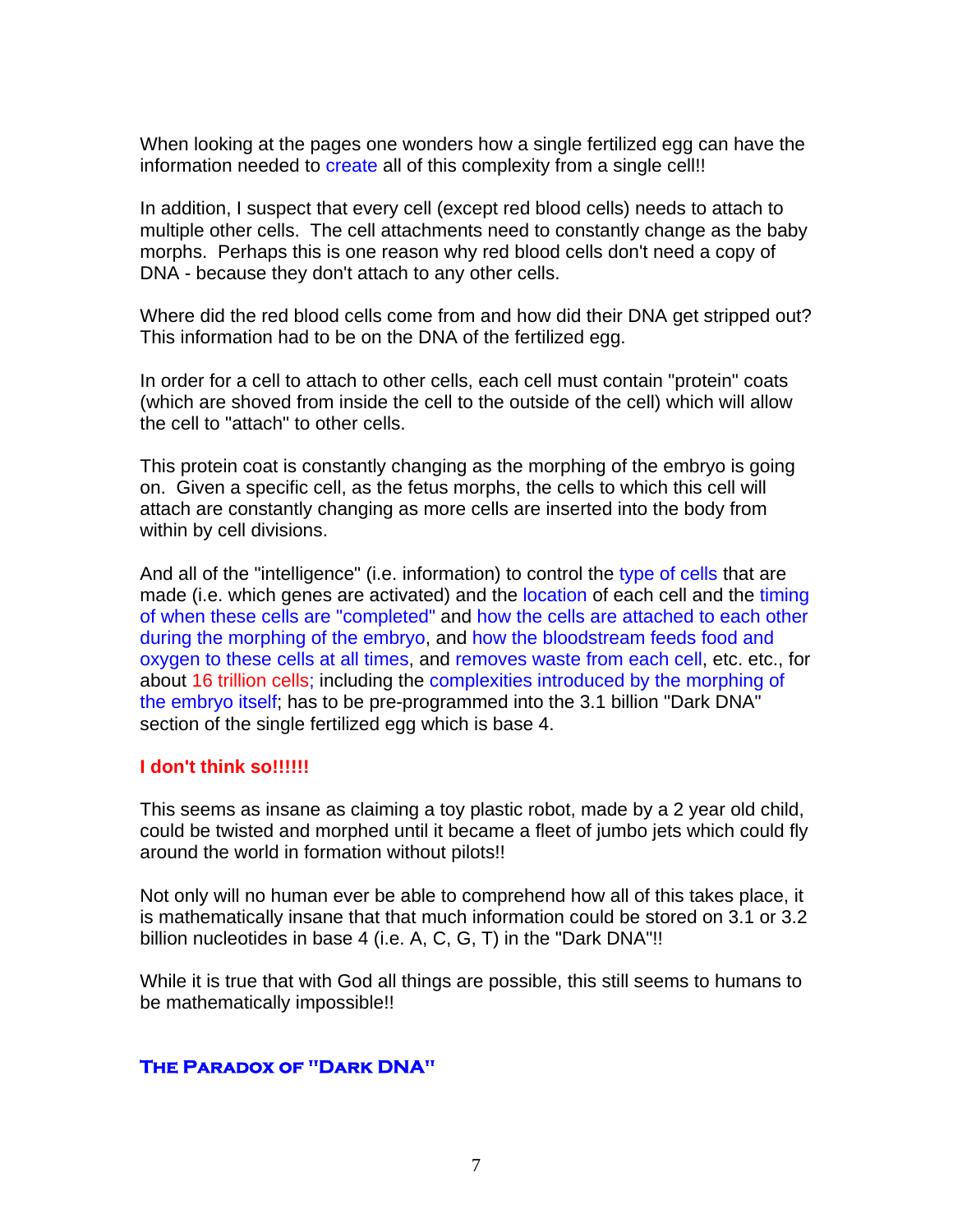While scientists can look at the pieces of this puzzle, they have no choice (because they do not believe in spirit intelligence, etc.) except to claim that the "Dark DNA" section of DNA is a computer program which is far too sophisticated for any human to comprehend.

But this creates a paradox for evolutionists. The more complex and sophisticated the "Dark DNA" has to be, the more absurd it is to think that this complexity happened by a series of random accidents. Oh, but it gets worse, much worse as you will see in a moment.

Even if the "Dark DNA" were a computer program, far, far more complex than any computer program created by a human being, how did such unique computer programs get created **by pure accidents for many hundreds of thousands of different complex, multi-celled species** which needed their own unique morphing of the embryo algorithm?

For example, how was the computer program changed from a "parent species" to a "child species?" Certainly not by random mutations to nucleotides.

The "parent species" needed a massively complex computer program on it's DNA, so how did this computer program randomly mutate into an even more complex computer program for the "child species"??

In fact, the "computer program" (morphing of the embryo algorithm) to create the new "child species" had to be a **random modification** of the "computer program" (morphing of the embryo algorithm) of the "parent species!!!"

In other words, **the new "child species" was not only created by randomly mutating the DNA of the "parent species," it was created PRIMARILY by the highly sophisticated changes to the "morphing of the embryo" algorithms of the DNA of the "parent species."** 

I am going to say that again:

**The new "child species" was not only created by randomly mutating the DNA of the "parent species," it was created PRIMARILY by the highly sophisticated changes to the "morphing of the embryo" algorithms of the DNA of the "parent species."**

Where does a new "child species" come from? It has to come primarily from random mutations to the 'Morphing of the Embryo Algorithms"!!!!!

When all is said and done, **"evolution" is exactly about the question**: "how does one incomprehensively complex "morphing of the embryo" algorithm on a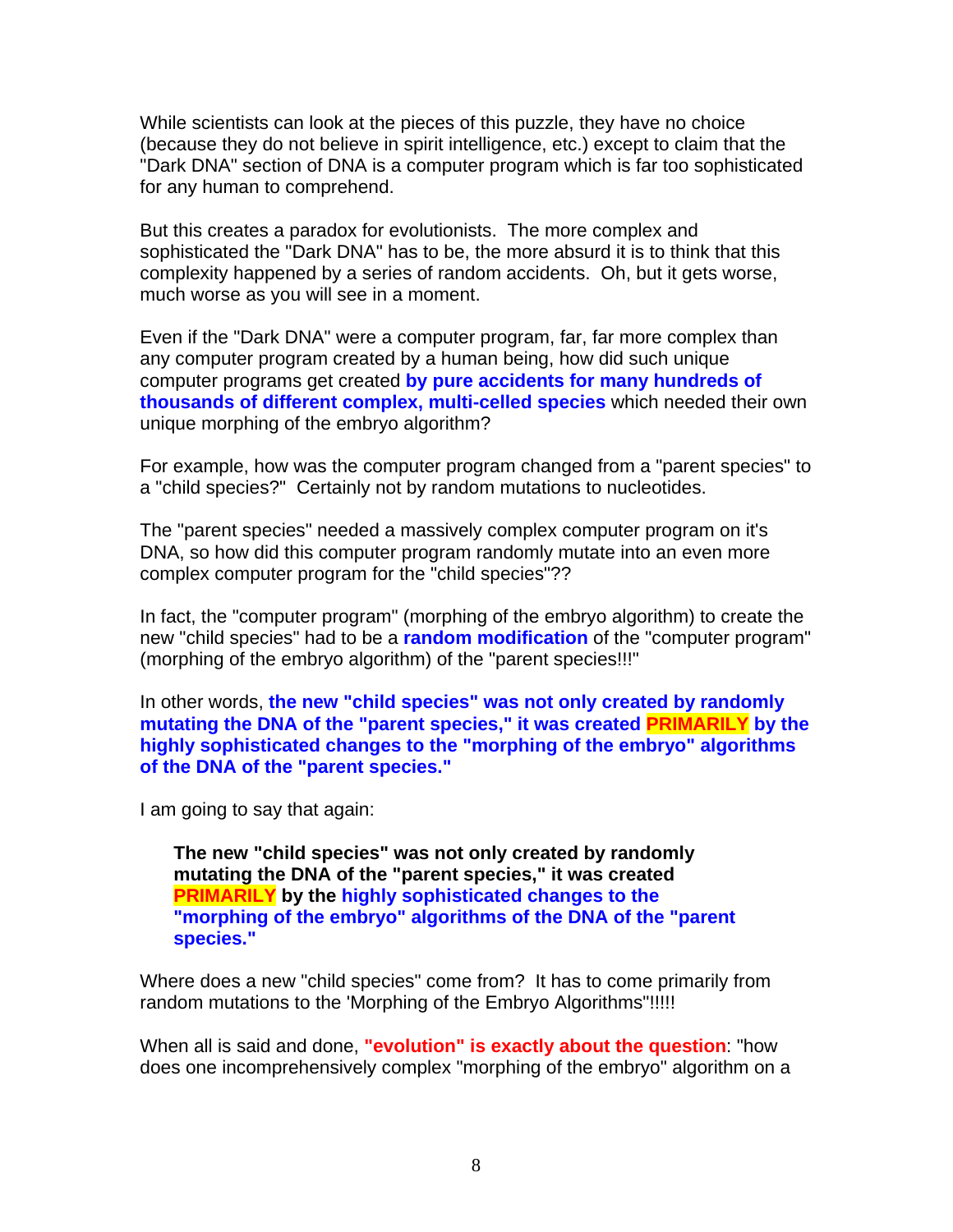"parent species," **ACCIDENTALLY** mutate into an **even more complex** "morphing of the embryo algorithm" on a "child species?"

#### **So it is not just that at least one new gene must exist for a new species, there must be a new and improved "morphing of the embryo" algorithm as well, in addition to new genes, etc.!!!**

Now you know why it is a waste of time to put a bunch of rats in an enclosed environment and expect a new species to show up.

This is the question evolutionists must answer (since a unique "species" is really nothing but a unique DNA strand):

*How can a computer program which is incomprehensible (e.g. the morphing of the embryo algorithm on a "parent species" DNA) RANDOMLY MUTATE (evolution is always 100% random because "wishful thinking" cannot create a computer program) into an even more incomprehensible computer program (e.g. the morphing of the embryo algorithm on the "child species" DNA)???? It doesn't.*

And how did it do this with very, very rare failures (i.e. statistically speaking, the Galaxy would be cluttered with failed attempts [i.e. dead offspring] in every single attempt to create the DNA of a new child species from a single parent species).

For example, suppose the "parent species" of human beings was a type of ape. How did the "morphing of the embryo" algorithm for this ape randomly mutate into the "morphing of the embryo" algorithm for a human being by purely accidental mutations of nucleotides??

The theory of evolution is nonsense. As I have said, the discovery of DNA totally obliterated the theory of evolution.

The two options, that God designed the program in the "Dark DNA" section of DNA to control the morphing of the embryo, or that the spirit of man (which would be a spirit child of God) controls the morphing of the embryo, would not be acceptable to atheists because both options include God.

Sorry about that, but no matter what, the answer will involve God!!

#### **Summary Points**

In summary, assuming, for the sake of argument, that God is **not** involved in all of these things (i.e. assuming that God did not program the morphing of the embryo into the "Dark DNA" section of DNA for every species and that nothing from the spirit world is involved in the morphing of the embryo); how did the total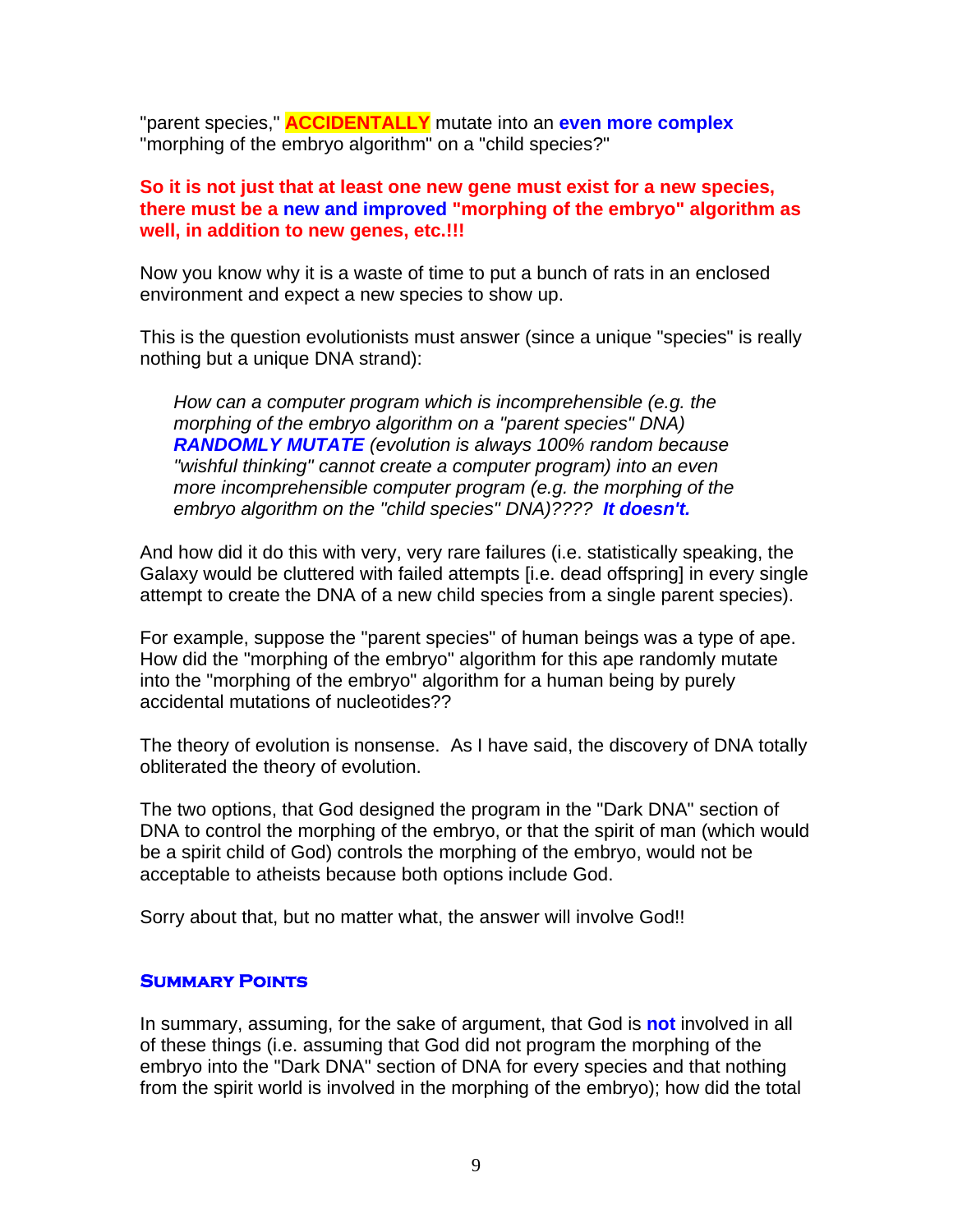and complete mindlessness of evolution create something as sophisticated and compressed as the morphing of the embryo algorithm on all species by using nothing but a long series of totally accidental mutations to the DNA of a "parent species" (which would have had a very different morphing of the embryo algorithm in its "Dark DNA" section than it's "child species")!!??

In other words, how do you take an incomprehensible computer program (i.e. the morphing of the embryo algorithms of a parent species) and totally and accidentally create an even more sophisticated incomprehensible computer program (the morphing of the embryo algorithms of a child species) using nothing but random and accidental mutations??

The child species is always considered superior to the parent species. And there are never any failures in this process according to evolutionists.

And how did this process occur many hundreds of thousands of times (for all complex species, not just humans) in a period of several million years (according to evolution).

These claims would be as absurd as claiming a person could take every music CD ever made and randomly mutate them, and combine these mutations, into a massively complex computer program that contained all of the information to put an astronaut on a different star system!!

And do it the first time, with no failures.

Even if someone demonstrated that a really clever algorithm (which no human could comprehend) could in theory be designed to control all of this morphing of the embryo; they would still have to explain how this incomprehensible algorithm was **accidentally developed** by randomly mutating nucleotides on the DNA of a long chain of parent species, which each had an inferior morphing of the embryo algorithm than its child species!!

No highly complex computer program, even using very fast computers and very fast random number generators, has ever created anything even remotely as sophisticated, intelligent and complex as human DNA!! Not even close!!

And certainly no such computer program has ever been created by randomly modifying a far lesser program by randomly mutating its bits!!!

And it certainly has not been done many, many thousands of times in the very, very slow environment of evolution!!

Remember the quote of Brigham Young: